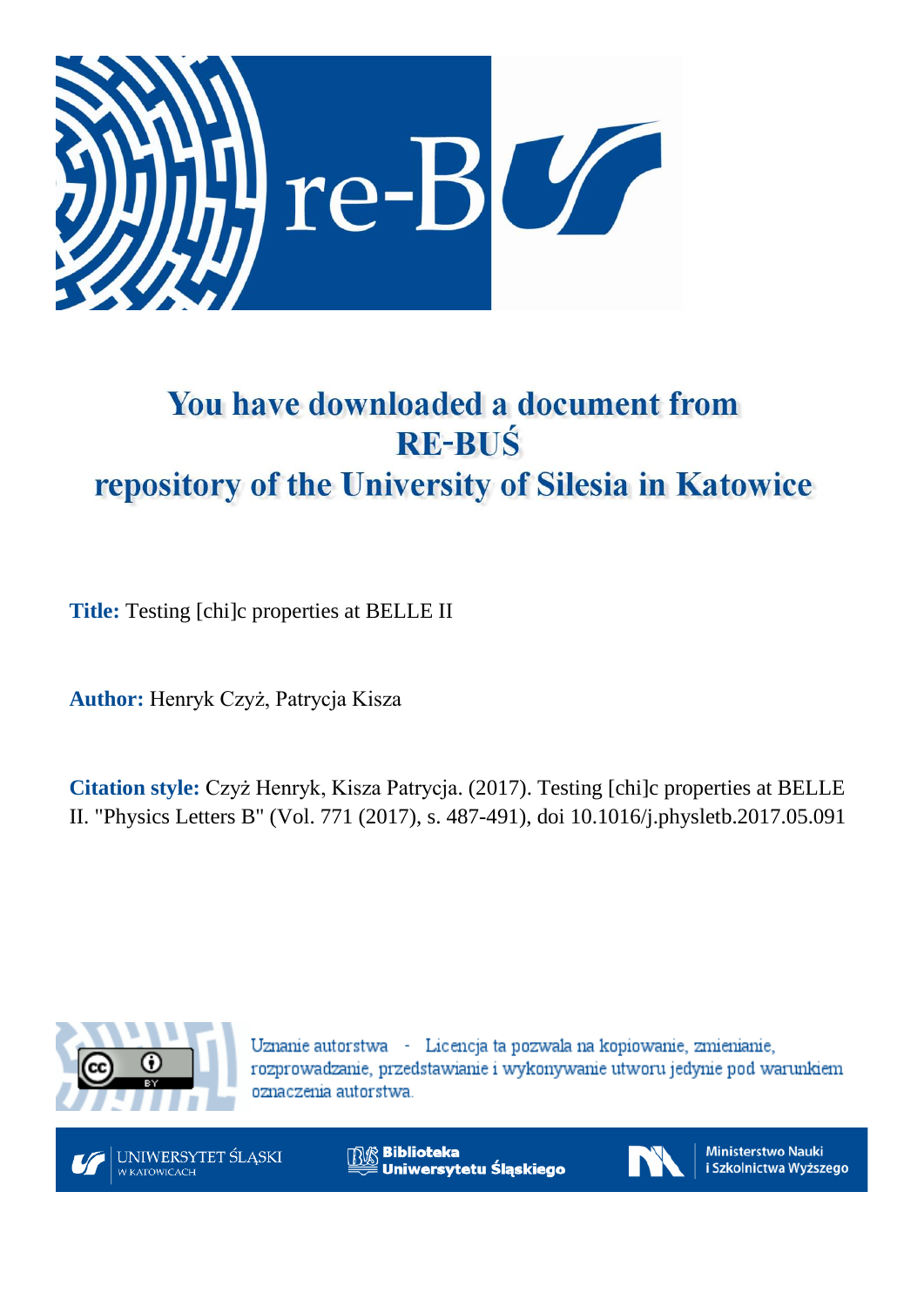#### [Physics Letters B 771 \(2017\) 487–491](http://dx.doi.org/10.1016/j.physletb.2017.05.091)

Contents lists available at [ScienceDirect](http://www.ScienceDirect.com/)

Physics Letters B

[www.elsevier.com/locate/physletb](http://www.elsevier.com/locate/physletb)

# Testing *χ<sup>c</sup>* properties at BELLE II ✩

## Henryk Czyż<sup>\*</sup>, Patrycja Kisza

*Institute of Physics, University of Silesia, PL-40007 Katowice, Poland*

#### A R T I C L E I N F O A B S T R A C T

*Article history:* Received 23 December 2016 Received in revised form 31 May 2017 Accepted 31 May 2017 Available online 7 June 2017 Editor: B. Grinstein

*Keywords: χci* properties Monte Carlo generators

The model of the  $\chi_{c_i} - \gamma^* - \gamma^*$  and  $\chi_{c_i} - J/\psi^* - \gamma^*$  form factors developed in [\[1\]](#page-5-0) for  $\chi_{c_1}$  and  $\chi_{c_2}$ is extended to  $\chi_{c_0}$  case. The studies performed within this model have shown that at BELLE II it will be possible to study in detail  $\chi_{c_i} - \gamma^* - \gamma$  form factors through measurements of the reaction  $e^+e^- \to e^+e^- \chi_{c_i} \to J/\psi \to \mu^+\mu^-) \gamma$ ). The results were obtained using the newly updated Monte Carlo generator EKHARA.

© 2017 The Authors. Published by Elsevier B.V. This is an open access article under the CC BY license [\(http://creativecommons.org/licenses/by/4.0/\)](http://creativecommons.org/licenses/by/4.0/). Funded by SCOAP<sup>3</sup>.

#### **1. Introduction**

Soon the BELLE II experiment [\[2\]](#page-5-0) will start to operate with unprecedented luminosity allowing to access information not available before. In this letter we show that the integrated luminosity of 20–50  $ab^{-1}$  will allow BELLE II collaboration to study in detail the  $\chi_{c_i} - \gamma^* - \gamma$  form factors. These form factors are used in the calculations of the electronic widths of the  $\chi_{c_i}$ , which were not yet measured. The theoretical predictions available for these widths  $[3-6,1]$  depend strongly on the details of the form factors modelling and are different, up to two orders of magnitude, even if all the models agree with experimental data [\[7\]](#page-5-0) on the  $\chi_{c_i} \to J/\psi \gamma$ ,  $i = 1, 2$  and  $\chi_{c_2} \to \gamma \gamma$  partial decay widths. We advocate here that the experimental studies of the reactions  $e^+e^- \rightarrow e^+e^- \chi_{c_i}(\rightarrow J/\psi(\rightarrow \mu^+\mu^-)\gamma)$  can differentiate between the proposed models.

To give realistic predictions for event selections close to the experimental ones, we have extended the model developed in [\[1\]](#page-5-0) to cover also  $\chi_{c_0} - \gamma^* - \gamma^*$  amplitudes and implemented the model amplitudes in the event generator EKHARA  $[8,9]$ . The generator can also help in the data analysis of the reactions  $e^+e^- \rightarrow e^+e^- \chi_c$ and  $e^+e^- \rightarrow e^+e^- \chi_{c_i}(\rightarrow J/\psi(\rightarrow \mu^+\mu^-)\gamma)$ . The newly updated code is available from the EKHARA web page [\(http://prac.us.edu.](http://prac.us.edu.pl/~ekhara/) [pl/~ekhara/](http://prac.us.edu.pl/~ekhara/)).

Corresponding author.

The layout of this letter is the following: In Section 2 we describe the model used in the presented simulations. In Section [3](#page-2-0) we give predictions for the expected number of events of the *χci* production cross sections at BELLE II and the expected number of events for the form factor measurements. The QED non-resonant background is discussed in Section [4.](#page-4-0) Conclusions are presented in Section [5.](#page-5-0)

### **2. The model**

The model used in this letter is an extension of the model  $[1]$ built to describe  $\chi_{c_1}$  and  $\chi_{c_2}$  decays to *J*/ $ψγ$ , the  $\chi_{c_2}$  decay to  $γγ$ and  $\psi'$  decays to  $\chi_{c_1(2)}\gamma$ . The basic assumptions used to construct the amplitudes for  $\chi_{c_0}$  decays to *J*/ $\psi \gamma$  and  $\gamma \gamma$  as well as  $\psi'$  decay to  $\chi_{c_0} \gamma$  are the same as in [\[1\].](#page-5-0) We start from the  $\chi_{c_i} - \gamma^* - \gamma^*$ amplitudes calculated in  $[3]$  and assume that the Lorentz structure, as well as the form factor, are identical also for  $\chi_{c_i} - J/\psi^* - \gamma^*$ amplitude. We allow only for different coupling constants. From these assumptions one gets the following amplitudes for the decays  $\chi_{c_0} \to \gamma \gamma$ ,  $\chi_{c_0} \to J/\psi \gamma$  and  $\psi' \to \chi_{c_0} \gamma$ 

$$
A_{0\gamma\gamma}^{\alpha\beta}(p_1, p_2) \epsilon_{\alpha}^1 \epsilon_{\beta}^2 \Big|_{p_1^2 = p_2^2 = 0} = c_{\gamma}^0 A(p_1, p_2),
$$
  
\n
$$
A_{0\gamma J/\psi}^{\alpha\beta}(p_1, p_2) \epsilon_{\alpha}^1 \epsilon_{\beta}^2 \Big|_{p_1^2 = 0, p_2^2 = M_{J/\psi}^2} = c_{J/\psi}^0 A(p_1, p_2),
$$
  
\n
$$
A_{\psi'0\gamma}^{\alpha\beta}(p_1, p_2) \epsilon_{\alpha}^1 \epsilon_{\beta}^2 \Big|_{p_1^2 = 0, p_2^2 = M_{\psi'}^2} = c_{\psi'}^0 A(p_1, p_2),
$$
\n(1)

where  $\epsilon^{i} \equiv \epsilon(p_{i})$  are the appropriate polarisation vectors,

<http://dx.doi.org/10.1016/j.physletb.2017.05.091>





<sup>✩</sup> Work supported in part by the Polish National Science Centre, grant number DEC-2012/07/B/ST2/03867.

*E-mail address: [czyz@us.edu.pl](mailto:czyz@us.edu.pl) (H. Czyż).* 

<sup>0370-2693/© 2017</sup> The Authors. Published by Elsevier B.V. This is an open access article under the CC BY license [\(http://creativecommons.org/licenses/by/4.0/\)](http://creativecommons.org/licenses/by/4.0/). Funded by SCOAP<sup>3</sup>.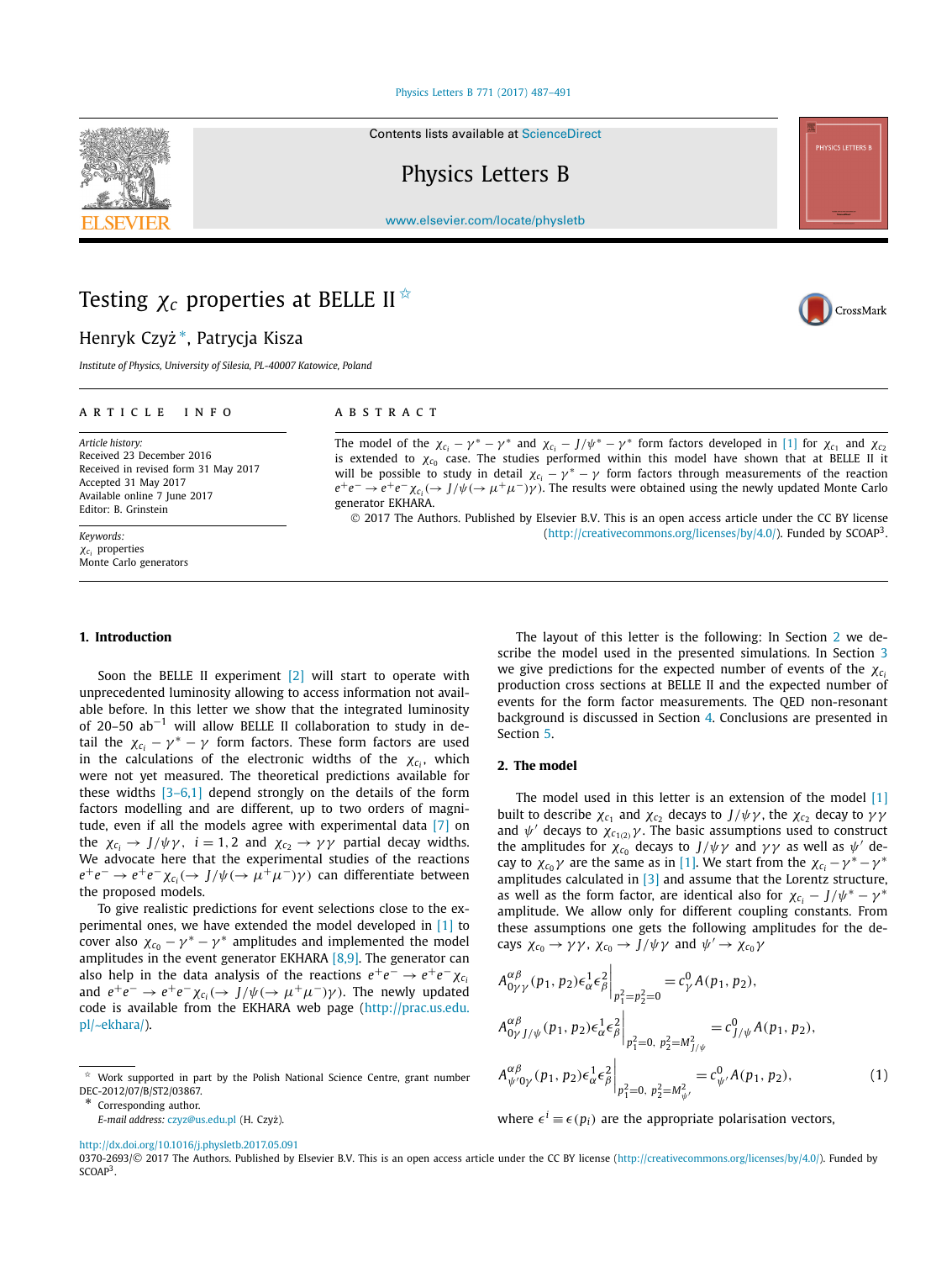#### <span id="page-2-0"></span>**Table 1**

Model parameters and theoretical (*th*) (this paper, see also [\[1\]\)](#page-5-0), and experimental (*exp*) [\[7\]](#page-5-0) values of  $\Gamma(\chi_{c_0,1,2} \to \gamma \gamma, \gamma J/\psi)$  and  $\Gamma(\psi' \to \chi_{c_0,1,2} \gamma)$ .

| <i>a</i> [GeV <sup>5/2</sup> ]                                                                                            | $m$ [GeV] | $a_j$ [GeV <sup>5/2</sup> ]                                                 | $a_I^0$ [GeV <sup>5/2</sup> ] | $a_{\psi'}$ [GeV <sup>5/2</sup> ]                | $a_{\psi'}^0$ [GeV <sup>5/2</sup> ]                                        |
|---------------------------------------------------------------------------------------------------------------------------|-----------|-----------------------------------------------------------------------------|-------------------------------|--------------------------------------------------|----------------------------------------------------------------------------|
| 0.0796                                                                                                                    | 1.67      | 0.129                                                                       | 0.073                         | $-0.078$                                         | 0.122                                                                      |
| Widths [MeV]                                                                                                              |           | $\chi_{c_0}$                                                                |                               | $\chi_{c_1}$                                     | $\chi_{c_2}$                                                               |
| $\Gamma(\chi \to \gamma \gamma)_{th}$<br>$\Gamma(\chi \to J/\psi \gamma)_{th}$<br>$\Gamma(\psi' \to \chi \gamma)_{th}$    |           | $2.24 \cdot 10^{-3}$<br>$1.34 \cdot 10^{-1}$<br>$2.96 \cdot 10^{-2}$        |                               | $2.82 \cdot 10^{-1}$<br>$2.88 \cdot 10^{-2}$     | $5.46 \cdot 10^{-4}$<br>$3.74 \cdot 10^{-1}$<br>$2.64 \cdot 10^{-2}$       |
| $\Gamma(\chi \to \gamma \gamma)_{exp}$<br>$\Gamma(\chi \to J/\psi \gamma)_{exp}$<br>$\Gamma(\psi' \to \chi \gamma)_{exp}$ |           | $2.3(2) \cdot 10^{-3}$<br>$1.3(1)\cdot 10^{-1}$<br>$2.96(11) \cdot 10^{-2}$ |                               | $2.8(2) \cdot 10^{-1}$<br>$2.8(1) \cdot 10^{-2}$ | $5.3(4) \cdot 10^{-4}$<br>$3.7(3) \cdot 10^{-1}$<br>$2.7(1) \cdot 10^{-2}$ |

#### **Table 2**

Predictions of the electronic widths of the  $\chi_{c_1}$  and  $\chi_{c_2}$  charmonia within recently published models.

|                                      |      | [6]   | [4]   |     |
|--------------------------------------|------|-------|-------|-----|
| $\Gamma(\chi_{c_1} \to e^+e^-)$ [eV] | 0.43 | 0.046 | 0.367 | 0.1 |
| $\Gamma(\chi_{c_2} \to e^+e^-)$ [eV] | 4.25 | 0.037 | 0.137 |     |

$$
A(p_1, p_2) = \frac{2}{\sqrt{6}M_{\chi_{c0}}} \left[ (\epsilon^1 \epsilon^2)(p_1 p_2) - (\epsilon^1 p_2)(\epsilon^2 p_1) \right] \times \left[ M_{\chi_{c0}}^2 + (p_1 p_2) \right],
$$
  
\n
$$
c_{\gamma}^0 = \frac{16\pi \alpha}{\sqrt{m}} \cdot (a + \frac{f \cdot a_{\gamma}^0}{M_{\gamma/\psi}^2} + \frac{f' \cdot a_{\psi'}^0}{M_{\psi'}^2}) \cdot \frac{1}{(M_{\chi_{c0}}^2/4 + m^2)^2},
$$
  
\n
$$
c_{J/\psi}^0 = \frac{4 \cdot e \cdot a_{J}^0}{\sqrt{m}} \cdot \frac{1}{(M_{\chi_{c0}}^2/4 + m^2 - M_{J/\psi}^2/2)^2},
$$
  
\n
$$
c_{\psi'}^0 = \frac{4 \cdot e \cdot a_{\psi'}^0}{\sqrt{m}} \cdot \frac{1}{(M_{\chi_{c0}}^2/4 + m^2 - M_{\psi'}^2/2)^2},
$$
\n(2)

with  $f =$  $\sqrt{\frac{3\Gamma_{J/\psi\to e^+e^-M_{J/\psi}^2}{4\pi\alpha^2}}$  and  $f'=\sqrt{\frac{3\Gamma_{\psi'\to e^+e^-}M_{\psi'}^3}{4\pi\alpha^2}}$ . Most of the couplings are defined in [\[1\]:](#page-5-0) *a* is proportional to the derivative of the wave function at the origin, *m* is the effective charm quark mass,  $a_j$  and  $a_{\psi}$  are the couplings of  $J/\psi - \chi_{c_i} - \gamma$  and  $\psi'$ *χ*<sub>*c<sub>i</sub>*</sub> − *γ* (*i* = 1, 2; not appearing in Eq. (2)).  $a_j^0$  and  $a_{\psi}^0$  denote the couplings of *J*/ $\psi - \chi_{c_0} - \gamma$  and  $\psi' - \chi_{c_0} - \gamma$  respectively.

The coupling constants can be extracted from the experimental data adding to the ones used in  $[1]$  the following widths

$$
\Gamma(\chi_{c0} \to \gamma \gamma) = \frac{3}{128\pi} |c_{\gamma}^{0}|^{2} M_{\chi_{c0}}^{5},
$$
\n
$$
\Gamma(\chi_{c0} \to J/\psi \gamma) = \frac{1}{192\pi} |c_{J/\psi}^{0}|^{2} M_{\chi_{c0}}^{5} (3 - x)^{2} (1 - x)^{3},
$$
\n
$$
\Gamma(\psi' \to \chi_{c0} \gamma) = \frac{1}{576\pi} |c_{\psi'}^{0}|^{2} (1 - y)^{3} (1 - 3y)^{2} \frac{M_{\psi'}^{5}}{y},
$$
\n(3)

 $w$ here  $x = M_{J/\psi}^2 / M_{\chi_{c_0}}^2$  and  $y = M_{\chi_{c_0}}^2 / M_{\psi'}^2$ .

The fit to 8 experimental values ( $\Gamma(\chi_{c_0} \to \gamma \gamma)$ ,  $\Gamma(\chi_{c_2} \to \gamma \gamma)$ ,  $(\chi_{c_i} \to J/\psi \gamma)$ ,  $i = 0, 1, 2$ ,  $\Gamma(\psi' \to \chi_{c_i} \gamma)$ ,  $i = 0, 1, 2$ ) with 6 model parameters (*a*, *m*, *a*<sub>J</sub>, *a*<sub>J</sub>, *a*<sub> $\psi'$ </sub> and *a*<sub> $\psi'$ </sub>) gives  $\chi^2$  = 0.94. The Eqs. (26)–(30) from [\[1\]](#page-5-0) and Eqs. (3) from this letter were used as model predictions. The fit results are summarised in Table 1.

The model parameters describing *χc*<sup>1</sup> and *χc*<sup>2</sup> are very close to the model parameters obtained in [\[1\]](#page-5-0) and the predictions for



**Fig. 1.** The Feynman diagram for the amplitude of the reaction  $e^+e^- \to e^+e^-\chi_{c_i}(\to e^+e^-e^-)$  $J/\psi$ ( $\rightarrow \mu^+\mu^-$ ) $\gamma$ ). The notation of four momenta is used in the formulae presented in this letter.

the electronic widths ( $\Gamma(\chi_{c_1} \to e^+e^-) = 0.37$  eV and  $\Gamma(\chi_{c_2} \to e^+e^-) = 0.37$ *e*+*e*−*)* = 3*.*86 eV) did change within the parametric uncertainty of the model, which is about 10%. The  $a_{\psi}^0$  coupling is positive at difference with the negative  $a_{\psi}$ . Both signs are the only ones allowed by the fit.

The  $\chi_{c1}$  and  $\chi_{c2}$  electronic widths are calculated as loop inte-grals (see Fig. 5 of [\[1\]\)](#page-5-0), thus the  $\chi_{ci} - \gamma^* - \gamma^*$ ,  $\chi_{ci} - J/\psi^* - \gamma^*$  and  $\chi_{ci} - \psi^{\prime *} - \gamma^*$  form factors are crucial for the theoretical predictions. Table 2 summarises the situation. All the models referenced there give correct predictions for the  $\chi_{c_i} \to J/\psi \gamma$ ,  $i = 1, 2$  and  $χ<sub>c2</sub> → γγ$  partial decay widths. Yet, the predictions for the  $χ<sub>c1</sub>$ and *χc*<sup>2</sup> electronic widths are different up to two orders of magnitude, showing why the experimental studies of the  $\chi_{ci} - \gamma^* - \gamma^*$ , *χ*<sub>ci</sub> − *J*/ $\psi^*$  −  $\gamma^*$  and  $\chi_{ci}$  −  $\psi'^*$  −  $\gamma^*$  form factors are important. The  $\psi'$  contribution is taken into account only in [\[6\]](#page-5-0) and [\[1\].](#page-5-0) The contributions taken into account in  $\begin{bmatrix} 6 \end{bmatrix}$  and  $\begin{bmatrix} 1 \end{bmatrix}$  are qualitatively the same, yet the differences coming from loop integrals are striking and require further studies.

#### **3. The amplitudes and the cross section**

With the couplings obtained from the fit one can predict the rates for the reactions  $e^+e^- \rightarrow e^+e^- \chi_{c_i}$  and  $e^+e^- \rightarrow e^+e^- \chi_{c_i}(\rightarrow$  $J/\psi$ ( $\rightarrow \mu^+\mu^-$ ) $\gamma$ ). We do consider here only signal processes with the Feynman diagram given in Fig. 1. The QED non-resonant background can be suppressed by requiring that the  $\mu^+\mu^-\gamma$  invariant mass is close to the  $\chi_{ci}$  mass and the  $\mu^+\mu^-$  invariant mass is close to the  $J/\psi$  mass. Its size is estimated in Section [4.](#page-4-0) As the *χci* and *J*/ $\psi$  are almost on-shell we use a constant  $\chi_{ci} - J/\psi - \gamma$ form factor.

The relevant amplitudes, with the four momenta denoted in Fig. 1, read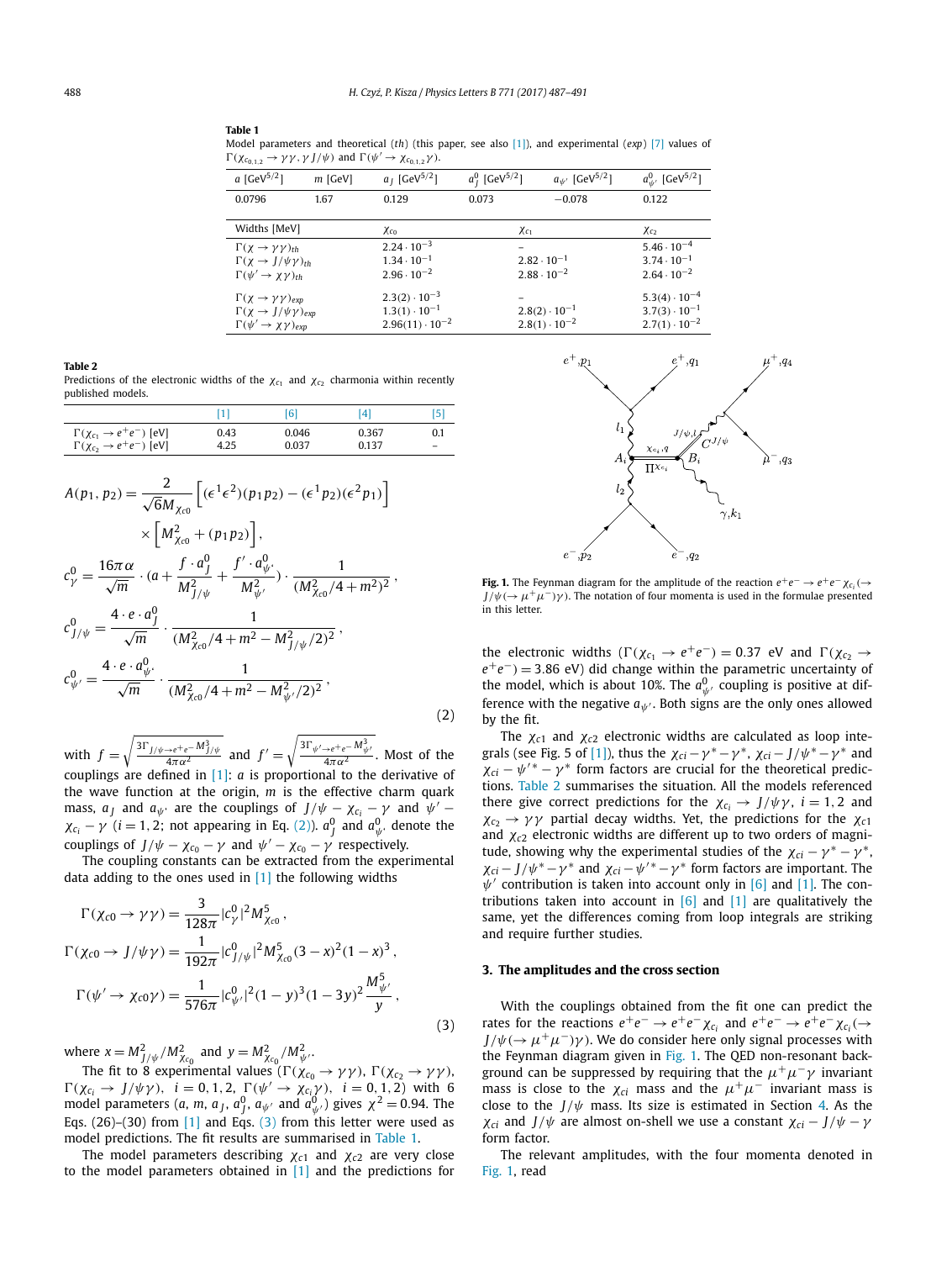(4)

(5)

$$
M_0 = e^{3} V_{\nu}(p_1, q_1) A_0^{\nu\mu}(l_1, l_2) U_{\mu}(p_2, q_2) W^{\beta}(q_3, q_4)
$$
  
\n
$$
\times \Pi^{\chi_{c0}}(q) B_0^{\sigma}(l, k_1) C_{\sigma\beta}^{J/\Psi}(l^2)
$$
  
\n
$$
M_1 = e^{3} V_{\nu}(p_1, q_1) A_1^{\nu\mu\omega}(l_1, l_2) U_{\mu}(p_2, q_2) W^{\beta}(q_3, q_4)
$$
  
\n
$$
\times \Pi_{\omega\delta}^{\chi_{c1}}(q) B_1^{\delta\sigma}(l, k_1) C_{\sigma\beta}^{J/\Psi}(l^2)
$$
  
\n
$$
M_2 = e^{3} V_{\nu}(p_1, q_1) A_2^{\nu\mu\omega\delta}(l_1, l_2) U_{\mu}(p_2, q_2) W^{\beta}(q_3, q_4)
$$
  
\n
$$
\times \Pi_{\omega\delta\pi\xi}^{\chi_{c2}}(q) B_2^{\pi\xi\sigma}(l, k_1) C_{\sigma\beta}^{J/\Psi}(l^2)
$$

with

$$
A_0^{\nu\mu}(l_1, l_2) = \frac{2\bar{c}_{\gamma}^0((l_1 - l_2)^2)}{\sqrt{6}M_{\chi_{c0}}} \times \left[ (g^{\nu\mu}(l_1 \cdot l_2) - l_1^{\mu}l_2^{\nu})(M_{\chi_{c0}}^2 + l_1 \cdot l_2) - g^{\nu}\mu_1^2l_2^2 \right],
$$
  
\n
$$
B_0^{\sigma}(l, k_1) = \frac{2c_{\gamma/\psi}^0}{\sqrt{6}M_{\chi_{c0}}} F^{1\sigma\nu}(k_1)l_{\nu}(M_{\chi_{c0}}^2 + k_1 \cdot l),
$$
  
\n
$$
A_1^{\nu\mu\omega}(l_1, l_2) = -i\bar{c}_{\gamma}^1((l_1 - l_2)^2) \left( \epsilon^{\bar{\nu}\nu\mu\omega} (l_{2\bar{\nu}}l_1^2 - l_{1\bar{\nu}}l_2^2) \right. \\ \left. + \epsilon^{\bar{\mu}\bar{\nu}\mu\omega}l_{1\bar{\mu}}l_{2\bar{\nu}}l_1^{\mu} - \epsilon^{\bar{\nu}\bar{\mu}\nu\omega}l_{1\bar{\nu}}l_{2\bar{\mu}}l_2^{\mu} \right),
$$
  
\n
$$
B_1^{\delta\sigma}(l, k_1) = -\frac{i}{2}c_{\gamma/\psi}^1 \left( \epsilon^{\bar{\mu}\bar{\nu}\sigma\delta}F_{\bar{\mu}\bar{\nu}}^1(k_1)l^2 - \epsilon^{\bar{\mu}\bar{\nu}\bar{\omega}\delta}F_{\bar{\mu}\bar{\nu}}^1(k_1)l_{\bar{\alpha}}l^{\sigma} \right) ,
$$
  
\n
$$
A_2^{\nu\mu\omega\delta}(l_1, l_2) = -\bar{c}_{\gamma}^2((l_1 - l_2)^2)\sqrt{2}M_{\chi_{c2}} (g^{\mu\delta}l_1^{\mu}l_2^{\mu} - g^{\nu\mu}l_1^{\mu}l_2^{\delta} - g^{\nu\mu}l_2^{\mu}l_2^{\delta} - g^{\nu\mu}l_2^{\mu}l_2^{\delta} ) ,
$$
  
\n
$$
B_2^{\pi\xi\sigma}(l, k_1) = -c_{\gamma/\psi}^2\sqrt{2}M_{\chi_{c2}} (F
$$

where  $\epsilon_{\mu}^{1}$  is the photon polarisation vector. The parts of the  $\chi_{c_i} - \gamma^* - \gamma^*$  vertex vanishing when contracted with the *e*−*e*− $\gamma^*$ vertices are not shown in the above formulae. The  $A_i$ ,  $i = 0, 1, 2$ tensors denote the  $\gamma^* - \gamma^* - \chi_{c_i}^*$  vertices, while the *B<sub>i</sub>*, *i* = 0, 1, 2 tensors stand for  $\gamma^* - J/\psi^* - \chi_{c_i}^*$  vertices. Generally more tensors structures are allowed  $[3]$ , thus the results obtained in this letter are specific to the adopted model. The amplitudes were imple-mented into the event generator EKHARA [\[9,8\].](#page-5-0) Two independent codes were built using two different methods of spin summations to cross check the implementation.

In principle the amplitudes should be added coherently as the final state is the same for all  $\chi_{c_i}^*$  intermediate states. However all the amplitudes drop rapidly, when the invariant mass is a bit off-resonance. At about 4 decay widths off-resonance the cross sections drop to 1% of the peak values. As a result the interferences can be safely neglected. Yet, the detector resolution effects, typically of order of 10–20 MeV, can result in 'moving' the events between different  $\chi_{c_i}$  samples. An option of simulating simultaneously of all *χci* production is available in the EKHARA generator to facilitate this simulation. The interferences between amplitudes are not taken into account to speed up the calculations.

For the phase space generation of the  $e^+e^- \rightarrow e^+e^- \chi_{c_i}$  reaction the method used in [\[9\]](#page-5-0) for the generation of the phase space for reactions  $e^+e^- \to e^+e^-P$  ( $P = \pi^0, \eta, \eta'$ ) was adopted. For the simulation of the reaction  $e^+e^- \to e^+e^- \chi_{c_i} \to J/\psi(\to \mu^+\mu^-)\gamma$ the phase space generation is split into two parts: the first part generates the  $e^+, e^-$  and the virtual  $\chi_{c_i}$  four momenta, while the second part generates the  $\mu^+$ ,  $\mu^-$  and  $\gamma$  four momenta. In the first part the virtual  $\chi_{c_i}$  invariant mass was generated using the standard change of variables to absorb the Breit–Wigner peak coming from  $\chi_{c_i}$  propagator, while the remaining variables were generated using the same method as in  $e^+e^- \rightarrow e^+e^- \chi_{c_i}$  reaction. In the second part the invariant mass  $l^2$  was generated using the standard change of variables to absorb the Breit–Wigner peak coming from  $J/\psi$  propagator, the photon angles were generated flat in the rest frame of the virtual  $\chi_{c_i}$ , while the  $\mu^+(\mu^-)$  angles were generated flat in the virtual *J/ψ* rest frame. In the mode, where all 3  $\chi_{c_i}$  are generated simultaneously the 3-channel Monte Carlo variance reduction was used. The phase space generation was cross checked with an independent computer code, which uses the representation described in [\[10\],](#page-5-0) with flat generation of all variables.

The  $\chi_{c_i}$  production cross section in the reaction  $e^+e^- \rightarrow$  $e^+e^-\chi_{c_i}$  (the amplitudes are easy to infer from Eq. (4)) integrated over the complete phase space with the integrated luminosity of BELLE II of 50 ab<sup>-1</sup> leads to the expected number of events of about 140M ( $\chi_{c_0}$ ), 4.3M ( $\chi_{c_1}$ ) and 142M ( $\chi_{c_2}$ ). These rates will allow for detailed studies of many  $χ<sub>c<sub>i</sub></sub>$  decay modes. Unfortunately the measurement of electronic width of  $\chi_{c_1}$  through measurement of the cross section of the reaction  $e^+e^- \rightarrow e^+e^- \chi_{c_1} (\rightarrow e^+e^-)$  is out of reach as the predicted number of events is about 2. For  $\chi_c$ the situation is a bit better with an expected number of events equal to 284. Further drop is however expected as the detector does not cover the complete solid angle range.

If one tags a positron, in the reaction  $e^+e^- \rightarrow e^+e^- \chi_{c_i}$ , in the angular range between 17◦ and 150◦ assuming asymmetric beams of 4 and 7 GeV with half crossing angles of 41.5 mrad, the expected number of events drops to 6.7M ( $\chi_{c_0}$ ), 1.4M ( $\chi_{c_1}$ ) and 7.2M ( $\chi_{c_2}$ ). It shows that one has an access to information about  $\chi_{c_i} - \gamma^* - \gamma$ form factors. The event distribution as a function virtual photon invariant mass  $(l_1^2 = (p_1 - q_1)^2)$  is shown in [Fig. 2.](#page-4-0) When both electron and positron are observed in the given above angular range the expected number of events in the reactions  $e^+e^- \rightarrow e^+e^- \chi_c$ are equal to 249k ( $\chi_{c_0}$ ), 174k ( $\chi_{c_1}$ ) and 295k ( $\chi_{c_2}$ ). It promises decent statistics in measurements with doubly tagged events.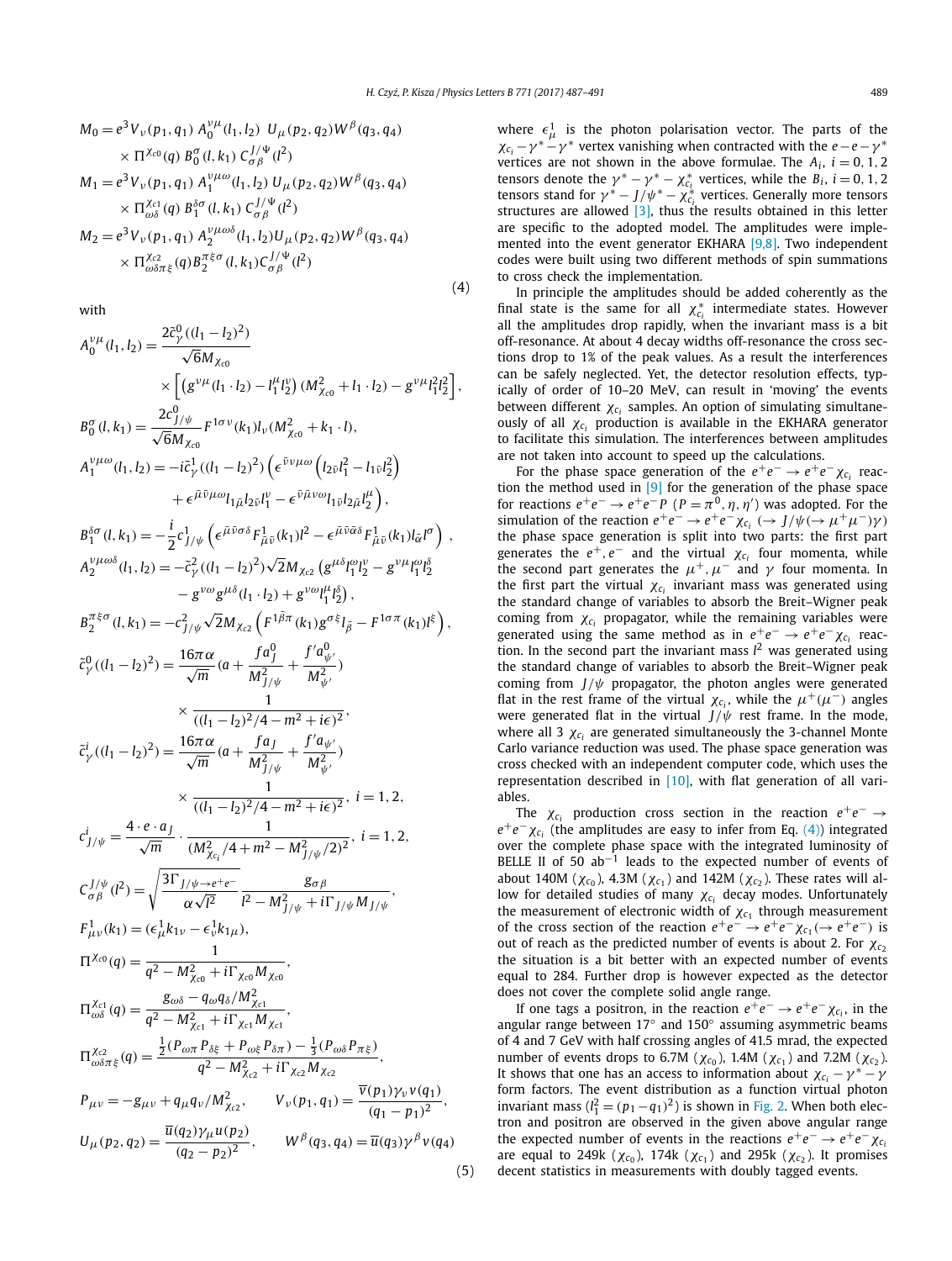<span id="page-4-0"></span>In this letter we concentrate on the possible tests of the models of  $\chi_{c_i} - \gamma^* - \gamma^*$  form factors using single and double tag events relying on an identification of a simple  $\chi_{c_i}$  decay mode:  $χ_{c_i}$  → *J*/ $ψ$ (→  $μ$ <sup>+</sup> $μ$ <sup>-</sup>) $γ$ . If one requires identification of  $χ_{c_i}$  and *J*/ $\psi$  through invariant masses of  $\mu^+ \mu^- \gamma$  and  $\mu^+ \mu^-$  final states respectively, the  $\chi_{c_i} - J/\psi^* - \gamma$  form factors are entering the cross section with fixed invariants, thus they are almost constant. This way the  $\chi_{c_i} - \gamma^* - \gamma$  form factors can be measured.

In the results presented below we assume the asymmetric beams of 4 and 7 GeV with half crossing angles of 41.5 mrad. We assume also that the particles ( $\mu^+$ ,  $\mu^-$ , photon and positron



**Fig. 2.** The distributions of expected number of events ( $N_{ev}$ ) for  $\chi_{c_i}$  production, when one observes the positron in the angular range of 17◦ and 150◦.



**Fig. 3.** The distributions of expected number of events ( $N_{ev}$ ) for  $\chi_c$  production with subsequent decay to  $J/\psi$ ( $\rightarrow \mu^+\mu^-$ ) –  $\gamma$ . The event selection is described in the text.

and/or electron) can be detected and their four momenta measured if their polar angles are between  $17°$  and  $150°$  [\[11\].](#page-5-0)

If the electron is not tagged, the expected numbers of events after the applied cuts are 3114 for  $\chi_{c_0}$ , 21819 for  $\chi_{c_1}$  and 44126 for  $\chi_{c_2}$ . It will allow for testing of the  $\chi_{c_i} - \gamma^* - \gamma$  form factors for the first time. The  $l_1^2$  invariant mass distribution is shown in Fig. 3. The  $l_2^2$  invariant mass is, as expected, limited to small values with 2770 ( $\chi_{c_0}$ ), 17892 ( $\chi_{c_1}$ ) and 38863 ( $\chi_{c_2}$ ) events with  $-1$  GeV<sup>2</sup>  $< l_2^2 < 0$ . Thus the form factor can be extracted with a decent accuracy for one of the invariants close to zero and the second spanning up to about  $-30 \text{ GeV}^2$ . With a limited statistics one can even have data for  $χ<sub>c1</sub>$  (2538 events) and  $χ<sub>c2</sub>$  (2472 events) with all the particles observed in the detector allowing for an accurate reconstruction of both invariants. The expected event distributions are shown in Fig. 4. For  $\chi_{c_0}$  the expectation is 136 events.

#### **4. QED background estimates**

The non-resonant QED background estimation was performed using the HELAC-PHEGAS generator  $[12]$ . The event selections were identical to the ones used to obtain the signal events. The ranges of  $\mu^+\mu^-$  and  $\mu^+\mu^-\gamma$  invariant masses were chosen to contain 99% of the signal cross section:  $3.0965 \le l^2 \le 3.0973$ ,  $3.37 \le q^2 \le 3.50$ for  $\chi_{c0}$ , 3.50191  $\leq q^2 \leq$  3.51941 for  $\chi_{c1}$ , 3.5475  $\leq q^2 \leq$  3.5650 for  $\chi_{c2}$ . The polar angles of the observed particles ( $\mu^+\mu^-\gamma e^+$  for single tag events and  $\mu^+\mu^-\gamma e^+e^-$  for double tag events) were required to be between 17◦ and 150◦ in the laboratory frame (see Section [3\)](#page-2-0). For  $\chi_{c_0}$  production and decay the background is not negligible: 110% for single tag events and 220% for double tag events. It shows that in this case the interference effects between background and signal are important and will have to be studied. Yet, as the signal is small as compared to  $\chi_{c_1}$  and  $\chi_{c_2}$  the expected statistical accuracy will also be much worse. For  $\chi_{c_1}$  and  $\chi_{c_2}$  the background to signal ratio is much smaller for two reasons: the signals are bigger by one order of magnitude and the decay widths are smaller about one order of magnitude as compared to  $χ<sub>c0</sub>$  decay width. For single tag events the background to signal ratio is 0.2% for  $χ<sub>c1</sub>$  and 0.7% for  $χ<sub>c2</sub>$ , while for double tag events it is 0.1% and 1.7% respectively. Thus for  $\chi_{c_1}$  and  $\chi_c$ <sub>2</sub> the interferences between background and signal amplitudes can be neglected and the background can be simulated using the existing Monte Carlo generators. The resonant background, mainly the  $e^+e^- \rightarrow e^+e^- J/\psi (\rightarrow \mu^+\mu^-)\gamma$  process without  $\chi_{c_i}$  intermediate states involved, should also be studied. None of the existing generators is currently able to generate this process and the main difficulty will be to find an efficient generation algorithm.



**Fig. 4.** The distributions of expected number of events (N<sub>ev</sub>) for  $\chi_{c_1}$  and for  $\chi_{c_2}$  production with subsequent decay to  $J/\psi(\rightarrow \mu^+\mu^-) - \gamma$  when both electron and positron are tagged. The event selection is described in the text.